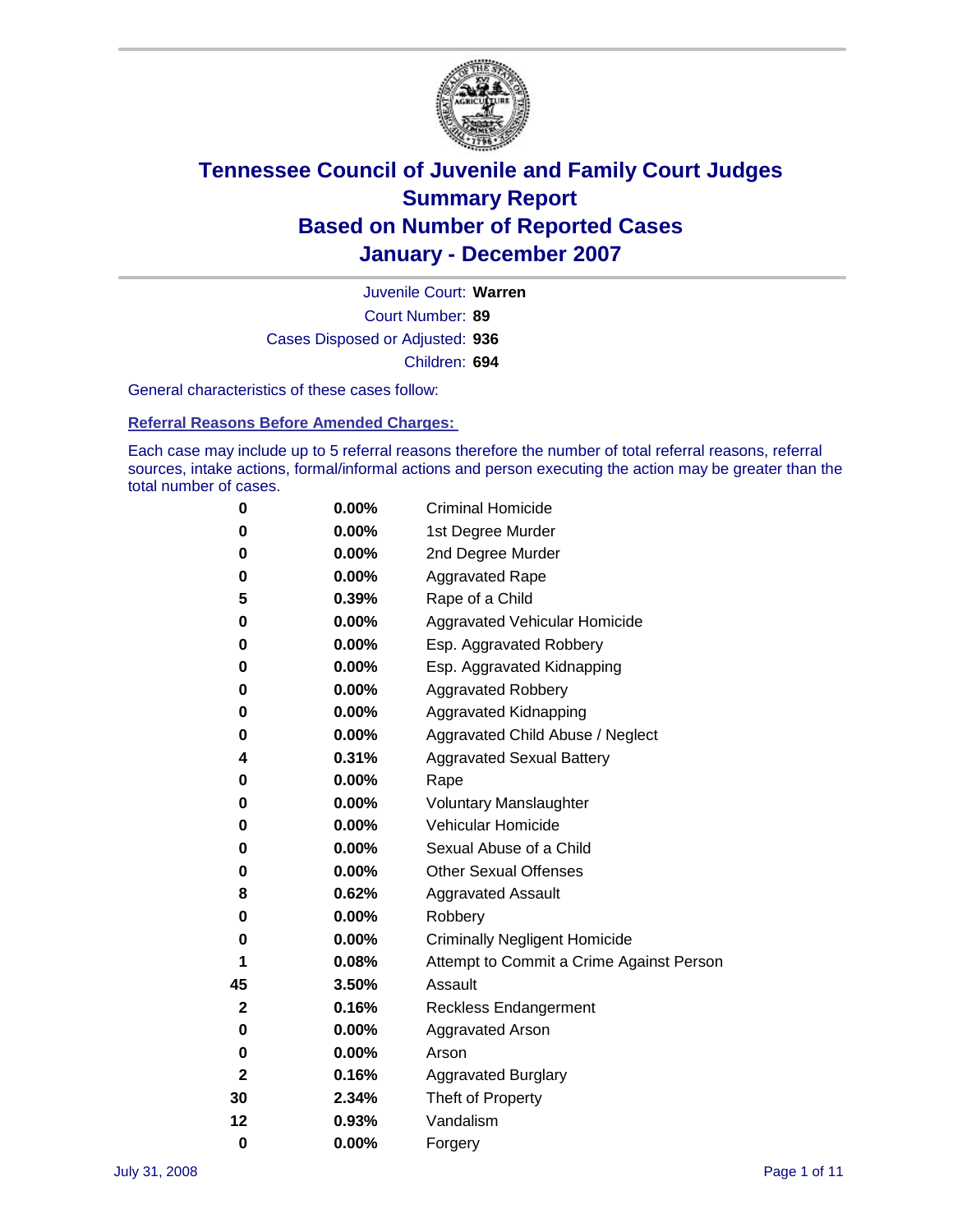

Court Number: **89** Juvenile Court: **Warren** Cases Disposed or Adjusted: **936** Children: **694**

#### **Referral Reasons Before Amended Charges:**

Each case may include up to 5 referral reasons therefore the number of total referral reasons, referral sources, intake actions, formal/informal actions and person executing the action may be greater than the total number of cases.

| 0            | 0.00%    | <b>Worthless Checks</b>                                     |
|--------------|----------|-------------------------------------------------------------|
| 0            | 0.00%    | Illegal Possession / Fraudulent Use of Credit / Debit Cards |
| 6            | 0.47%    | <b>Burglary</b>                                             |
| 0            | $0.00\%$ | Unauthorized Use of a Vehicle                               |
| 3            | 0.23%    | <b>Cruelty to Animals</b>                                   |
| 0            | $0.00\%$ | Sale of Controlled Substances                               |
| 5            | 0.39%    | <b>Other Drug Offenses</b>                                  |
| 26           | 2.02%    | Possession of Controlled Substances                         |
| 0            | 0.00%    | <b>Criminal Attempt</b>                                     |
| 0            | 0.00%    | Carrying Weapons on School Property                         |
| $\mathbf{2}$ | 0.16%    | Unlawful Carrying / Possession of a Weapon                  |
| $\mathbf 2$  | 0.16%    | <b>Evading Arrest</b>                                       |
| 1            | 0.08%    | Escape                                                      |
| 1            | 0.08%    | Driving Under Influence (DUI)                               |
| 57           | 4.44%    | Possession / Consumption of Alcohol                         |
| 4            | 0.31%    | Resisting Stop, Frisk, Halt, Arrest or Search               |
| 0            | $0.00\%$ | <b>Aggravated Criminal Trespass</b>                         |
| 5            | 0.39%    | Harassment                                                  |
| 9            | 0.70%    | Failure to Appear                                           |
| 1            | 0.08%    | Filing a False Police Report                                |
| $\mathbf 2$  | 0.16%    | Criminal Impersonation                                      |
| 17           | 1.32%    | <b>Disorderly Conduct</b>                                   |
| 8            | 0.62%    | <b>Criminal Trespass</b>                                    |
| 1            | 0.08%    | <b>Public Intoxication</b>                                  |
| 0            | 0.00%    | Gambling                                                    |
| 504          | 39.25%   | Traffic                                                     |
| 12           | 0.93%    | <b>Local Ordinances</b>                                     |
| $\mathbf 0$  | $0.00\%$ | Violation of Wildlife Regulations                           |
| 27           | 2.10%    | Contempt of Court                                           |
| 98           | 7.63%    | Violation of Probation                                      |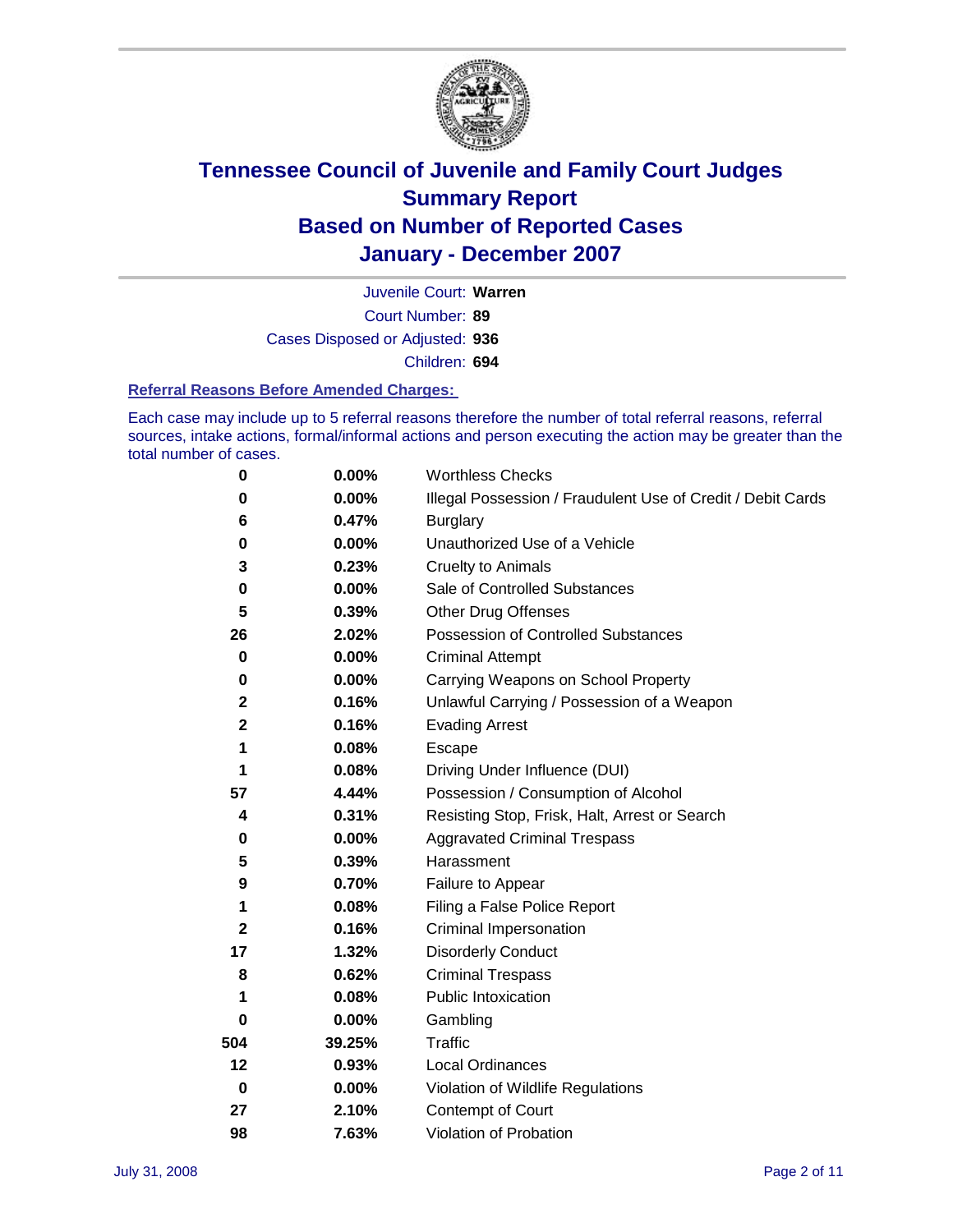

Court Number: **89** Juvenile Court: **Warren** Cases Disposed or Adjusted: **936** Children: **694**

#### **Referral Reasons Before Amended Charges:**

Each case may include up to 5 referral reasons therefore the number of total referral reasons, referral sources, intake actions, formal/informal actions and person executing the action may be greater than the total number of cases.

| 0      | 0.00%             | <b>Request for Medical Treatment</b>   |
|--------|-------------------|----------------------------------------|
| 0      | $0.00\%$          | <b>Child Support</b>                   |
| 0      | $0.00\%$          | Paternity / Legitimation               |
| 0<br>0 | 0.00%<br>$0.00\%$ | Custody<br>Visitation                  |
| 0      | 0.00%             | <b>Foster Care Review</b>              |
| 0      | $0.00\%$          | <b>Administrative Review</b>           |
| 26     | 2.02%             | <b>Judicial Review</b>                 |
| 0      | $0.00\%$          | Violation of Informal Adjustment       |
| 0      | $0.00\%$          | <b>Violation of Pretrial Diversion</b> |
| 0      | $0.00\%$          | <b>Termination of Parental Rights</b>  |
| 0      | 0.00%             | Dependency / Neglect                   |
| 0      | $0.00\%$          | <b>Physically Abused Child</b>         |
| 0      | $0.00\%$          | <b>Sexually Abused Child</b>           |
| 37     | 2.88%             | <b>Violation of Curfew</b>             |
| 18     | 1.40%             | Violation of a Valid Court Order       |
| 45     | 3.50%             | Possession of Tobacco Products         |
| 0      | 0.00%             | Out-of-State Runaway                   |
| 13     | 1.01%             | In-State Runaway                       |
| 170    | 13.24%            | Truancy                                |
| 60     | 4.67%             | <b>Unruly Behavior</b>                 |
| 12     | 0.93%             | <b>Violation of Aftercare</b>          |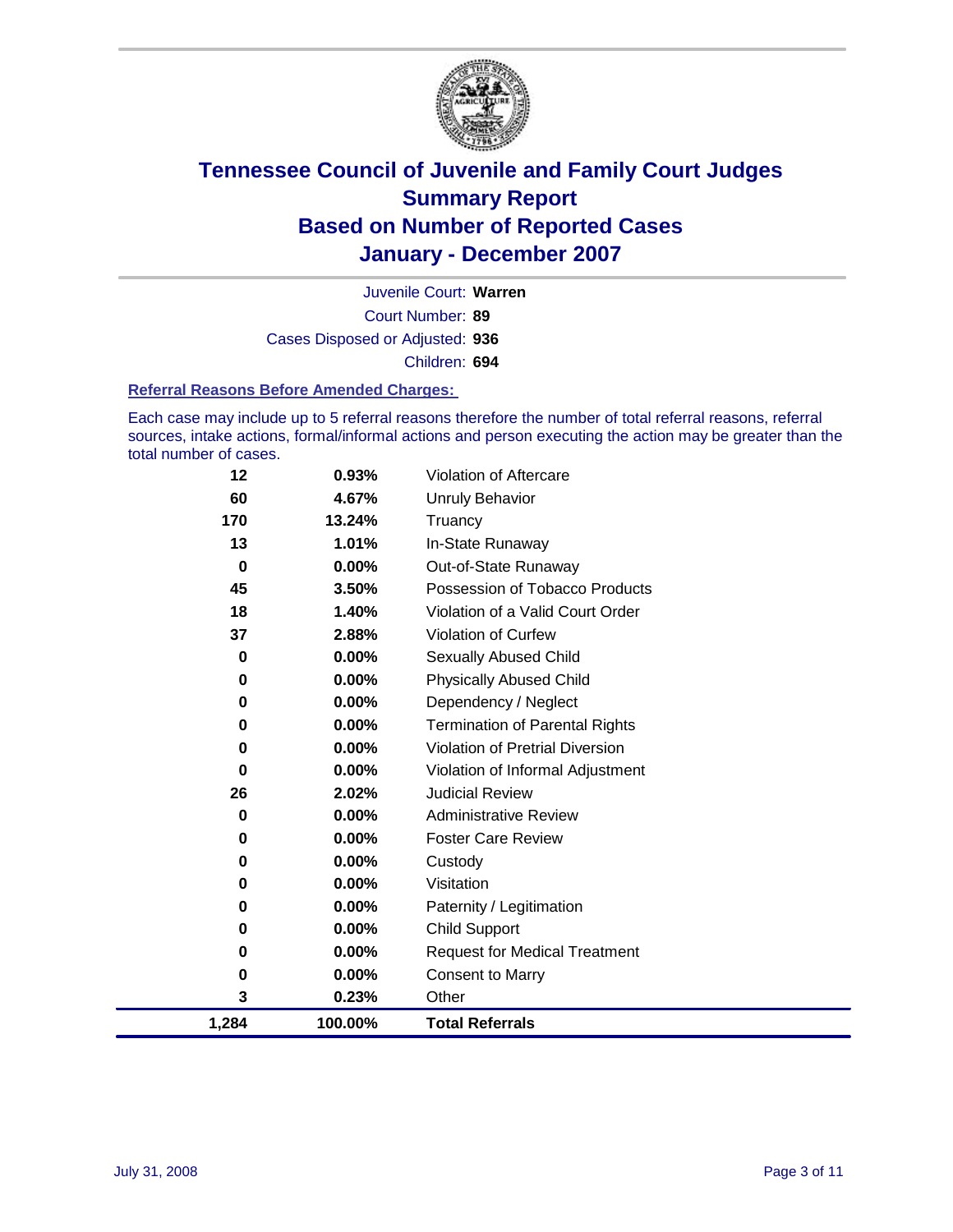

|                                 |                  | Juvenile Court: Warren |  |  |  |  |
|---------------------------------|------------------|------------------------|--|--|--|--|
|                                 | Court Number: 89 |                        |  |  |  |  |
| Cases Disposed or Adjusted: 936 |                  |                        |  |  |  |  |
|                                 |                  | Children: 694          |  |  |  |  |
| <b>Referral Sources: 1</b>      |                  |                        |  |  |  |  |
| 867                             | 67.52%           | Law Enforcement        |  |  |  |  |
| 49                              | 3.82%            | Parents                |  |  |  |  |
| 3                               | 0.23%            | <b>Relatives</b>       |  |  |  |  |
| 0                               | $0.00\%$         | Self                   |  |  |  |  |
|                                 |                  |                        |  |  |  |  |

| 1,284 | 100.00% | <b>Total Referral Sources</b>     |  |
|-------|---------|-----------------------------------|--|
| 0     | 0.00%   | Other                             |  |
| 0     | 0.00%   | Unknown                           |  |
| 0     | 0.00%   | Hospital                          |  |
| 1     | 0.08%   | Child & Parent                    |  |
| 28    | 2.18%   | Victim                            |  |
| 17    | 1.32%   | <b>Other Court</b>                |  |
| 0     | 0.00%   | Social Agency                     |  |
| 65    | 5.06%   | <b>Court Staff</b>                |  |
| 0     | 0.00%   | <b>District Attorney's Office</b> |  |
| 0     | 0.00%   | <b>Other State Department</b>     |  |
| 77    | 6.00%   | <b>DCS</b>                        |  |
| 0     | 0.00%   | <b>CSA</b>                        |  |
| 177   | 13.79%  | School                            |  |

#### **Age of Child at Referral: 2**

| 694 | 100.00%       | <b>Total Child Count</b> |
|-----|---------------|--------------------------|
|     | $0.00\%$<br>0 | Unknown / Not Reported   |
|     | 5<br>0.72%    | Ages 19 and Over         |
| 261 | 37.61%        | Ages 17 through 18       |
|     | 280<br>40.35% | Ages 15 through 16       |
|     | 74<br>10.66%  | Ages 13 through 14       |
|     | 31<br>4.47%   | Ages 11 through 12       |
|     | 43<br>6.20%   | Ages 10 and Under        |
|     |               |                          |

<sup>1</sup> If different than number of Referral Reasons (1284), verify accuracy of your court's data.

One child could be counted in multiple categories, verify accuracy of your court's data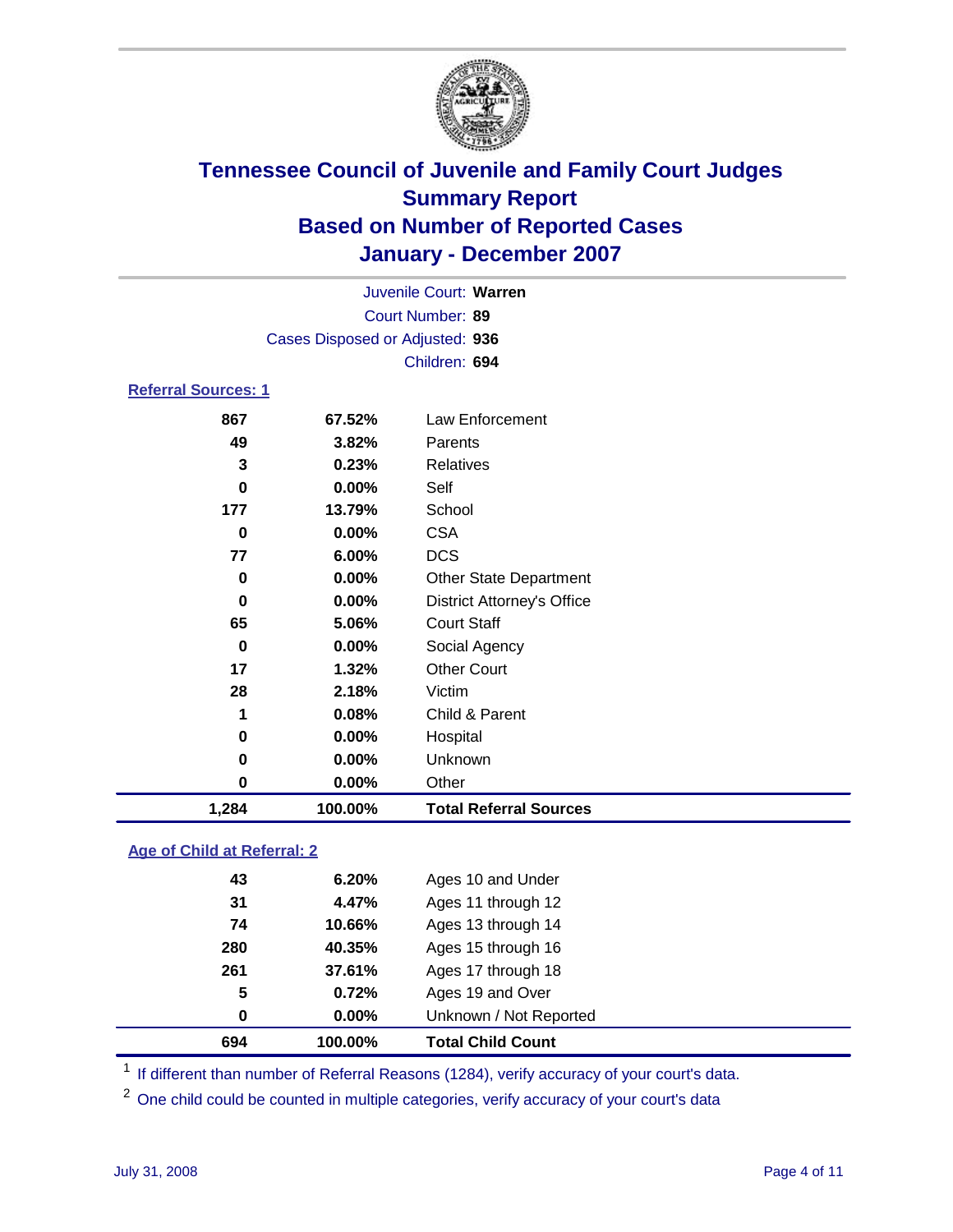

| Juvenile Court: Warren                  |                                 |                          |  |  |  |
|-----------------------------------------|---------------------------------|--------------------------|--|--|--|
| Court Number: 89                        |                                 |                          |  |  |  |
|                                         | Cases Disposed or Adjusted: 936 |                          |  |  |  |
|                                         |                                 | Children: 694            |  |  |  |
| Sex of Child: 1                         |                                 |                          |  |  |  |
| 416                                     | 59.94%                          | Male                     |  |  |  |
| 278                                     | 40.06%                          | Female                   |  |  |  |
| $\bf{0}$                                | 0.00%                           | Unknown                  |  |  |  |
| 694                                     | 100.00%                         | <b>Total Child Count</b> |  |  |  |
| Race of Child: 1                        |                                 |                          |  |  |  |
| 667                                     | 96.11%                          | White                    |  |  |  |
| 23                                      | 3.31%                           | African American         |  |  |  |
| 0                                       | 0.00%                           | Native American          |  |  |  |
| $\bf{0}$                                | 0.00%                           | Asian                    |  |  |  |
| 3                                       | 0.43%                           | Mixed                    |  |  |  |
| 1                                       | 0.14%                           | Unknown                  |  |  |  |
| 694                                     | 100.00%                         | <b>Total Child Count</b> |  |  |  |
| <b>Hispanic Origin: 1</b>               |                                 |                          |  |  |  |
| 54                                      | 7.78%                           | Yes                      |  |  |  |
| 640                                     | 92.22%                          | <b>No</b>                |  |  |  |
| $\bf{0}$                                | 0.00%                           | Unknown                  |  |  |  |
| 694                                     | 100.00%                         | <b>Total Child Count</b> |  |  |  |
| <b>School Enrollment of Children: 1</b> |                                 |                          |  |  |  |
| 670                                     | 96.54%                          | Yes                      |  |  |  |
| 24                                      | 3.46%                           | No                       |  |  |  |
| $\mathbf 0$                             | 0.00%                           | Unknown                  |  |  |  |
| 694                                     | 100.00%                         | <b>Total Child Count</b> |  |  |  |

One child could be counted in multiple categories, verify accuracy of your court's data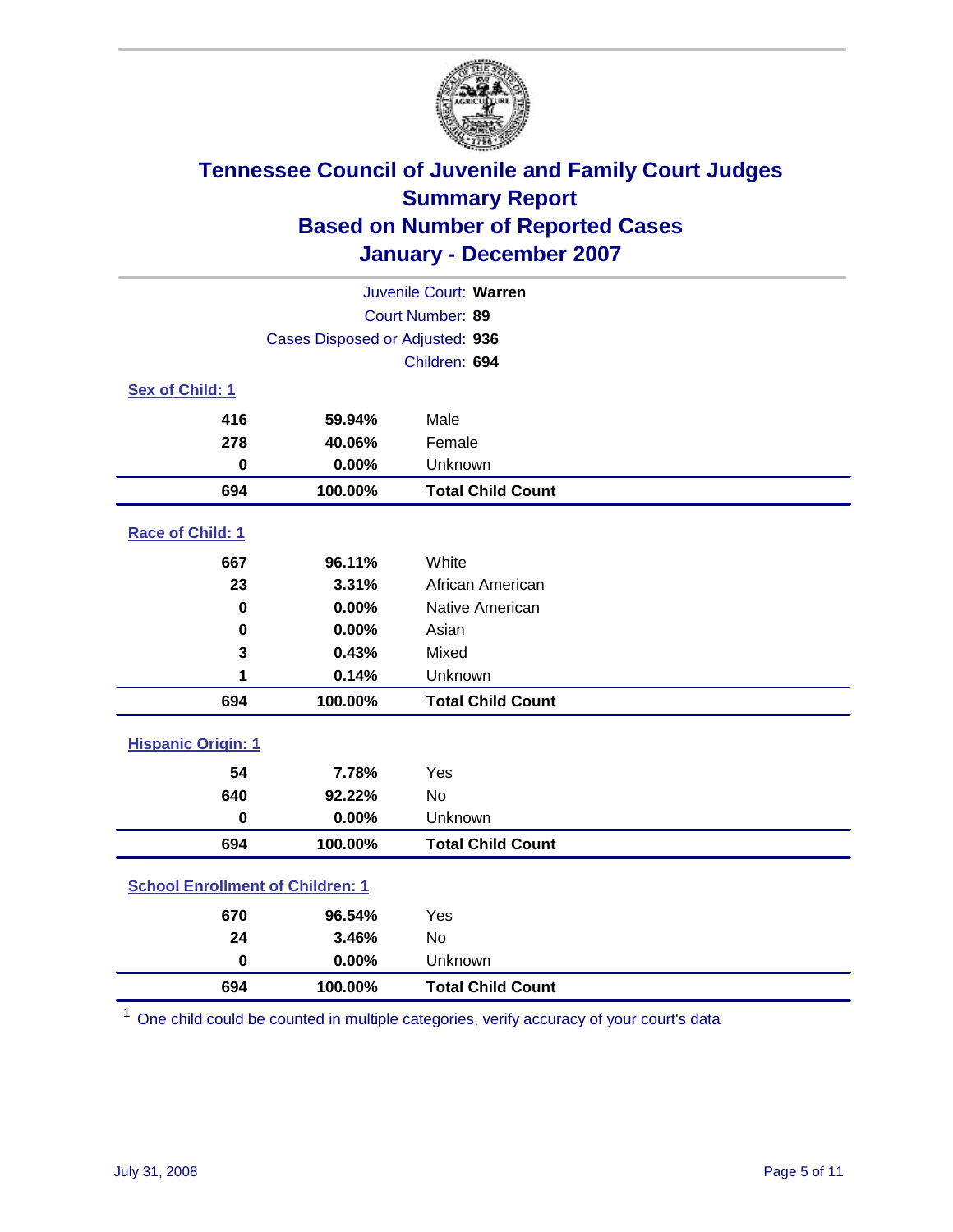

Court Number: **89** Juvenile Court: **Warren** Cases Disposed or Adjusted: **936** Children: **694**

#### **Living Arrangement of Child at Time of Referral: 1**

| 694 | 100.00%  | <b>Total Child Count</b>     |  |
|-----|----------|------------------------------|--|
| 1   | 0.14%    | Other                        |  |
| 0   | 0.00%    | Unknown                      |  |
| 11  | 1.59%    | Independent                  |  |
| 3   | 0.43%    | In an Institution            |  |
| 1   | 0.14%    | In a Residential Center      |  |
| 0   | $0.00\%$ | In a Group Home              |  |
| 7   | 1.01%    | With Foster Family           |  |
| 0   | $0.00\%$ | With Adoptive Parents        |  |
| 32  | 4.61%    | <b>With Relatives</b>        |  |
| 68  | 9.80%    | With Father                  |  |
| 337 | 48.56%   | With Mother                  |  |
| 10  | 1.44%    | With Mother and Stepfather   |  |
| 5   | 0.72%    | With Father and Stepmother   |  |
| 219 | 31.56%   | With Both Biological Parents |  |
|     |          |                              |  |

#### **Type of Detention: 2**

| 936 | 100.00%  | <b>Total Detention Count</b> |
|-----|----------|------------------------------|
| 0   | $0.00\%$ | Other                        |
| 896 | 95.73%   | Does Not Apply               |
| 0   | $0.00\%$ | <b>Unknown</b>               |
| 0   | $0.00\%$ | <b>Psychiatric Hospital</b>  |
| 0   | 0.00%    | Jail - No Separation         |
| 0   | $0.00\%$ | Jail - Partial Separation    |
| 0   | $0.00\%$ | Jail - Complete Separation   |
| 40  | 4.27%    | Juvenile Detention Facility  |
| 0   | $0.00\%$ | Non-Secure Placement         |
|     |          |                              |

<sup>1</sup> One child could be counted in multiple categories, verify accuracy of your court's data

<sup>2</sup> If different than number of Cases (936) verify accuracy of your court's data.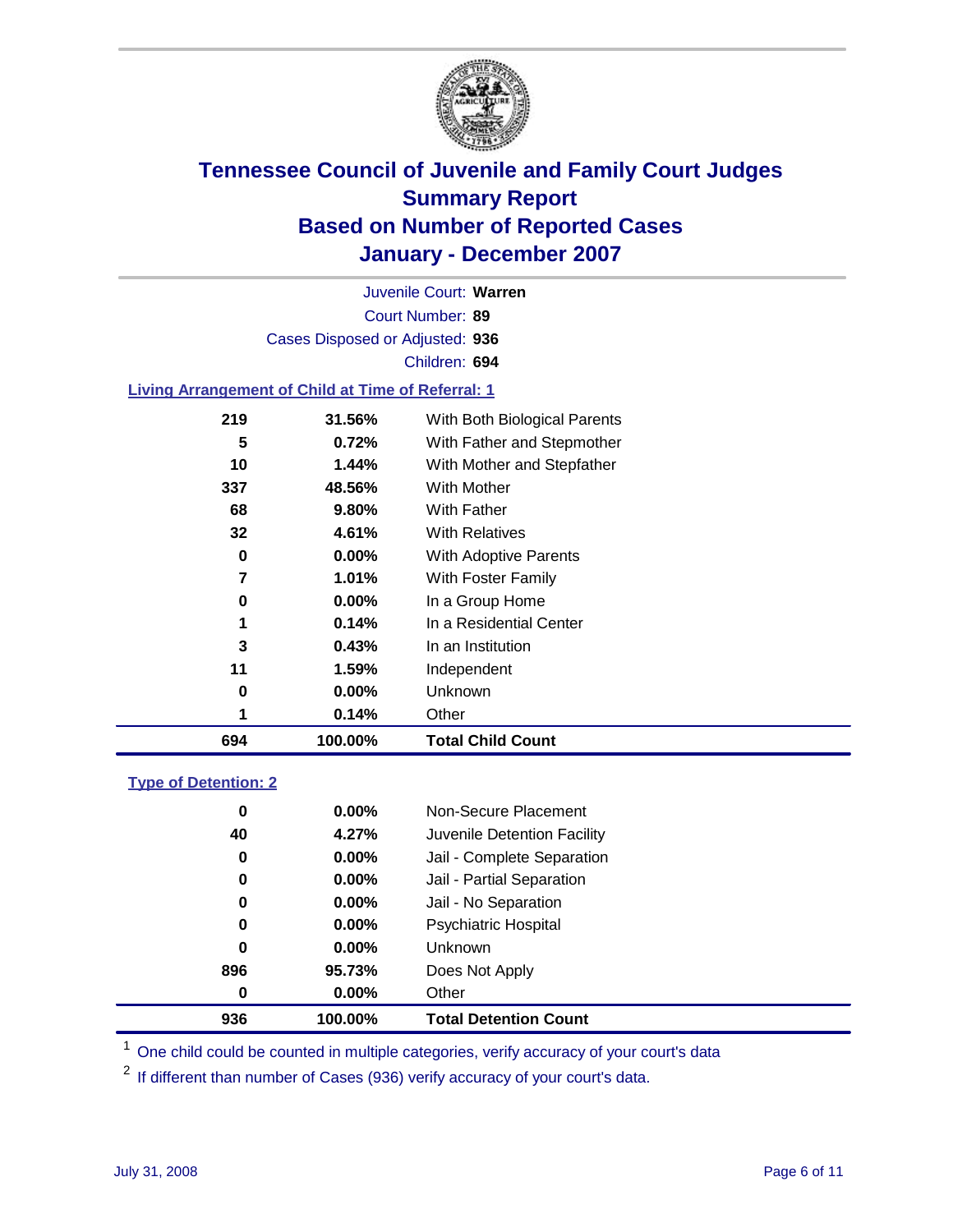

|                                                    | Juvenile Court: Warren |                                      |  |  |  |
|----------------------------------------------------|------------------------|--------------------------------------|--|--|--|
|                                                    | Court Number: 89       |                                      |  |  |  |
| Cases Disposed or Adjusted: 936                    |                        |                                      |  |  |  |
|                                                    |                        | Children: 694                        |  |  |  |
| <b>Placement After Secure Detention Hearing: 1</b> |                        |                                      |  |  |  |
| 25                                                 | 2.67%                  | Returned to Prior Living Arrangement |  |  |  |
| 1                                                  | 0.11%                  | Juvenile Detention Facility          |  |  |  |
| 0                                                  | 0.00%                  | Jail                                 |  |  |  |
| 9                                                  | 0.96%                  | Shelter / Group Home                 |  |  |  |
| 0                                                  | 0.00%                  | <b>Foster Family Home</b>            |  |  |  |
| 4                                                  | 0.43%                  | Psychiatric Hospital                 |  |  |  |
| 0                                                  | $0.00\%$               | Unknown / Not Reported               |  |  |  |
| 896                                                | 95.73%                 | Does Not Apply                       |  |  |  |
| 1                                                  | 0.11%                  | Other                                |  |  |  |
| 936                                                | 100.00%                | <b>Total Placement Count</b>         |  |  |  |
|                                                    |                        |                                      |  |  |  |
| <b>Intake Actions: 2</b>                           |                        |                                      |  |  |  |
| 635                                                | 49.45%                 | <b>Petition Filed</b>                |  |  |  |
| 0                                                  | 0.00%                  | <b>Motion Filed</b>                  |  |  |  |
| 509                                                | 39.64%                 | <b>Citation Processed</b>            |  |  |  |
| 1                                                  | 0.08%                  | Notification of Paternity Processed  |  |  |  |
| 21                                                 | 1.64%                  | Scheduling of Judicial Review        |  |  |  |
| 0                                                  | 0.00%                  | Scheduling of Administrative Review  |  |  |  |
| 1                                                  | 0.08%                  | Scheduling of Foster Care Review     |  |  |  |
| 0                                                  | 0.00%                  | Unknown                              |  |  |  |
| 0                                                  | 0.00%                  | Does Not Apply                       |  |  |  |
| 117                                                | 9.11%                  | Other                                |  |  |  |
| 1,284                                              | 100.00%                | <b>Total Intake Count</b>            |  |  |  |

<sup>1</sup> If different than number of Cases (936) verify accuracy of your court's data.

<sup>2</sup> If different than number of Referral Reasons (1284), verify accuracy of your court's data.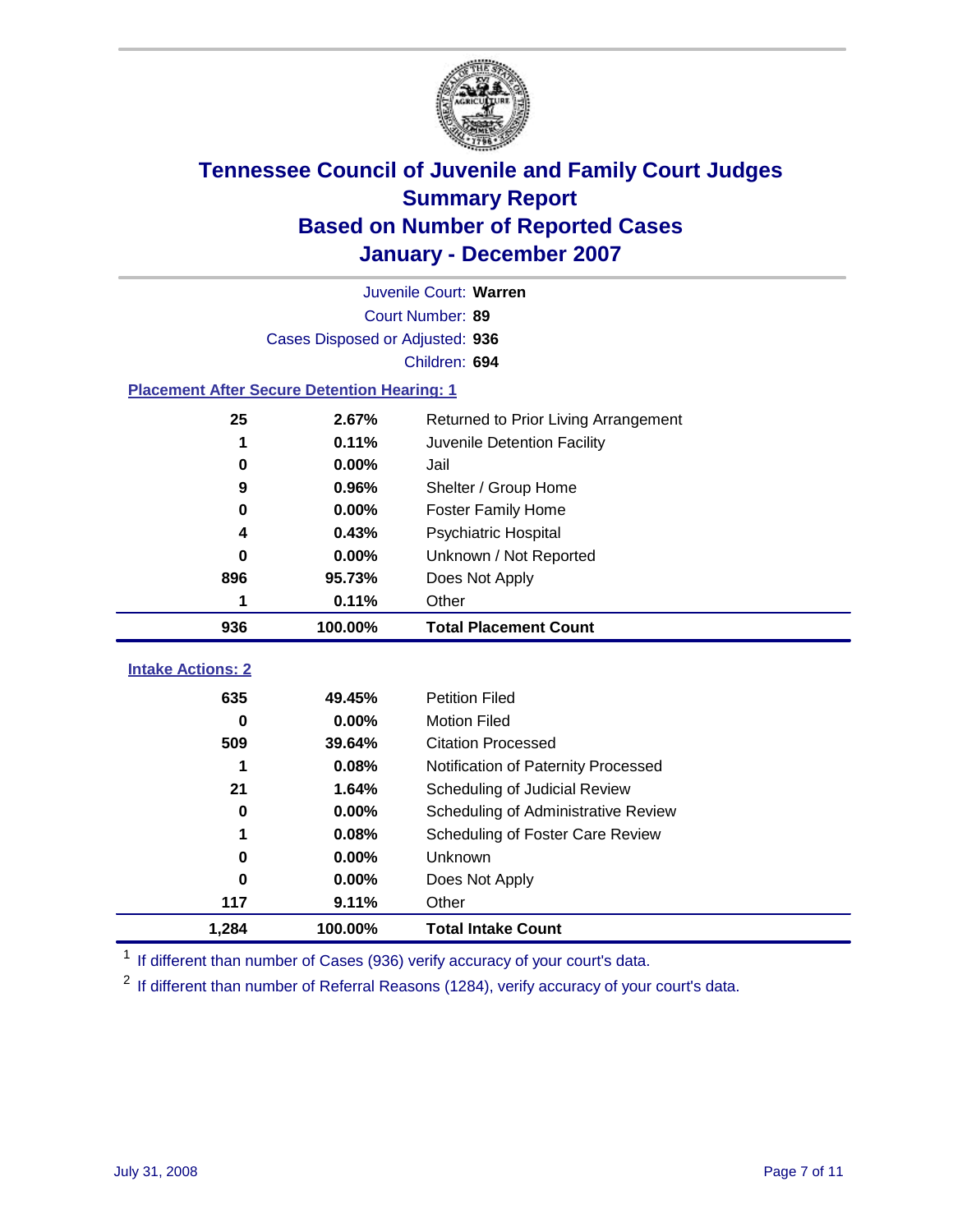

Court Number: **89** Juvenile Court: **Warren** Cases Disposed or Adjusted: **936** Children: **694**

#### **Last Grade Completed by Child: 1**

| $\bf{0}$         | 0.00%   | Too Young for School     |
|------------------|---------|--------------------------|
| 0                | 0.00%   | Preschool                |
| 3                | 0.43%   | Kindergarten             |
| 9                | 1.30%   | 1st Grade                |
| 7                | 1.01%   | 2nd Grade                |
| $\boldsymbol{4}$ | 0.58%   | 3rd Grade                |
| 11               | 1.59%   | 4th Grade                |
| 18               | 2.59%   | 5th Grade                |
| 19               | 2.74%   | 6th Grade                |
| 36               | 5.19%   | 7th Grade                |
| 80               | 11.53%  | 8th Grade                |
| 139              | 20.03%  | 9th Grade                |
| 169              | 24.35%  | 10th Grade               |
| 165              | 23.78%  | 11th Grade               |
| 6                | 0.86%   | 12th Grade               |
| 0                | 0.00%   | Non-Graded Special Ed    |
| 10               | 1.44%   | <b>GED</b>               |
| 1                | 0.14%   | Graduated                |
| 14               | 2.02%   | Never Attended School    |
| 3                | 0.43%   | Unknown                  |
| $\bf{0}$         | 0.00%   | Other                    |
| 694              | 100.00% | <b>Total Child Count</b> |

### **Enrolled in Special Education: 1**

| 694 | 100.00% | <b>Total Child Count</b> |  |
|-----|---------|--------------------------|--|
| 3   | 0.43%   | Unknown                  |  |
| 636 | 91.64%  | No                       |  |
| 55  | 7.93%   | Yes                      |  |

<sup>1</sup> One child could be counted in multiple categories, verify accuracy of your court's data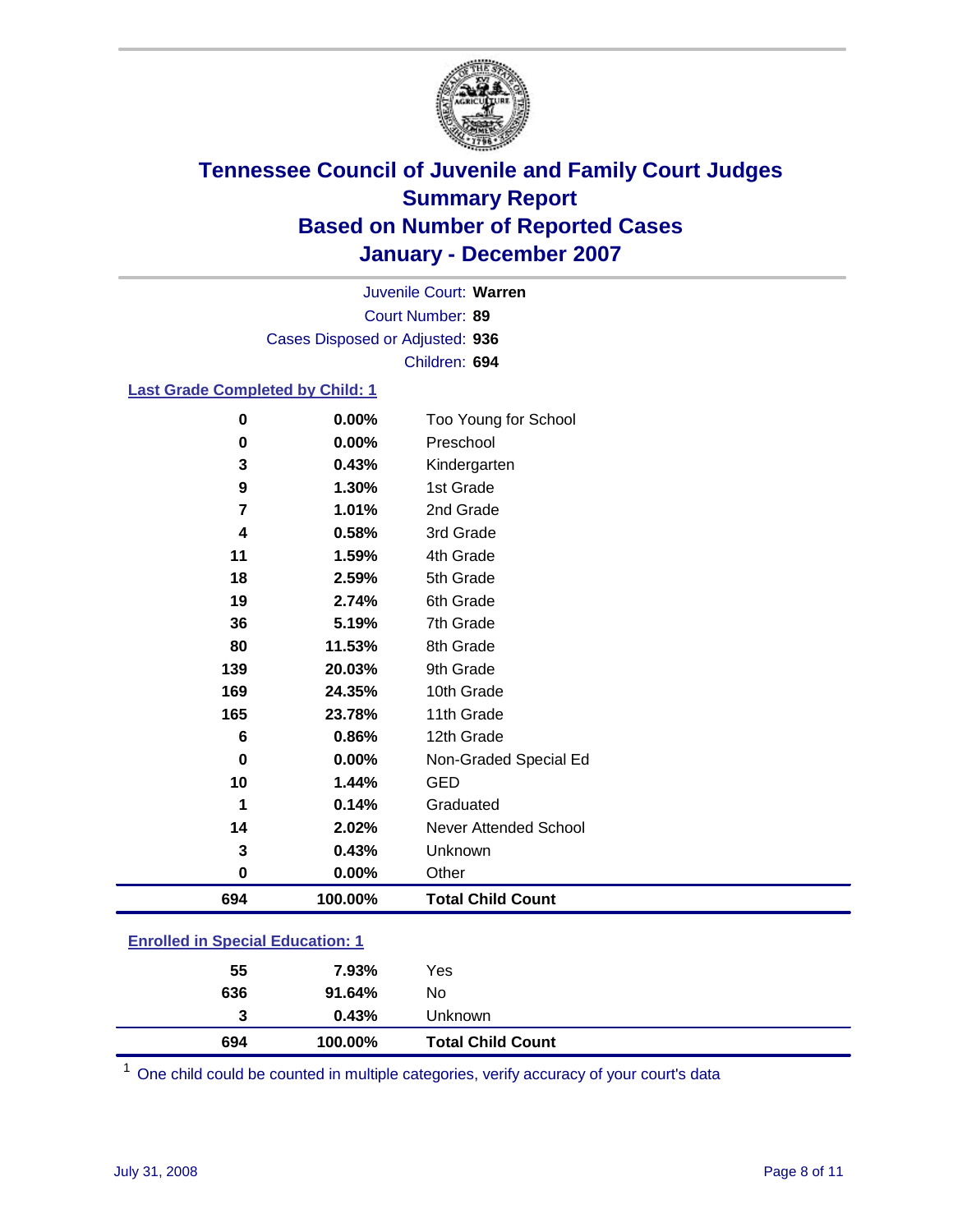

|                              |                                 | Juvenile Court: Warren    |
|------------------------------|---------------------------------|---------------------------|
|                              |                                 | Court Number: 89          |
|                              | Cases Disposed or Adjusted: 936 |                           |
|                              |                                 | Children: 694             |
| <b>Action Executed By: 1</b> |                                 |                           |
| 1,168                        | 90.97%                          | Judge                     |
| 0                            | $0.00\%$                        | Referee                   |
| 116                          | 9.03%                           | <b>YSO</b>                |
| 0                            | $0.00\%$                        | Other                     |
| 0                            | $0.00\%$                        | Unknown / Not Reported    |
| 1,284                        | 100.00%                         | <b>Total Action Count</b> |

### **Formal / Informal Actions: 1**

| 111          | 8.64%    | Dismissed                                        |
|--------------|----------|--------------------------------------------------|
| 0            | $0.00\%$ | Retired / Nolle Prosequi                         |
| 379          | 29.52%   | <b>Complaint Substantiated Delinquent</b>        |
| 653          | 50.86%   | <b>Complaint Substantiated Status Offender</b>   |
| 0            | $0.00\%$ | <b>Complaint Substantiated Dependent/Neglect</b> |
| 0            | $0.00\%$ | <b>Complaint Substantiated Abused</b>            |
| 0            | $0.00\%$ | <b>Complaint Substantiated Mentally III</b>      |
| 116          | $9.03\%$ | Informal Adjustment                              |
| 0            | $0.00\%$ | <b>Pretrial Diversion</b>                        |
| 0            | $0.00\%$ | <b>Transfer to Adult Court Hearing</b>           |
| 0            | $0.00\%$ | Charges Cleared by Transfer to Adult Court       |
| 0            | $0.00\%$ | Special Proceeding                               |
| 21           | 1.64%    | <b>Review Concluded</b>                          |
| $\mathbf{2}$ | 0.16%    | Case Held Open                                   |
| $\mathbf{2}$ | 0.16%    | Other                                            |
| 0            | 0.00%    | Unknown / Not Reported                           |
| 1,284        | 100.00%  | <b>Total Action Count</b>                        |

<sup>1</sup> If different than number of Referral Reasons (1284), verify accuracy of your court's data.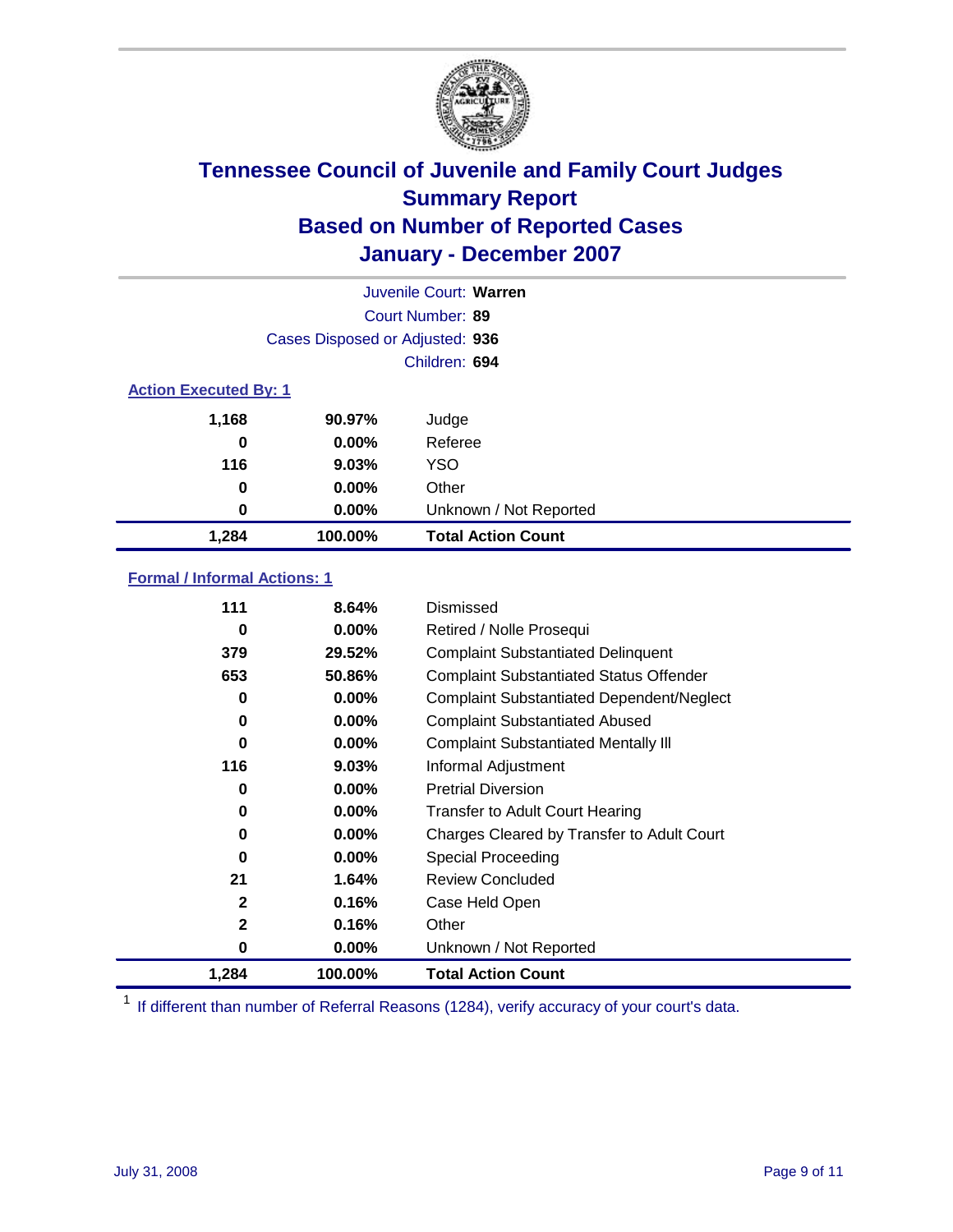

|                       |                                 | Juvenile Court: Warren                                |
|-----------------------|---------------------------------|-------------------------------------------------------|
|                       |                                 | Court Number: 89                                      |
|                       | Cases Disposed or Adjusted: 936 |                                                       |
|                       |                                 | Children: 694                                         |
| <b>Case Outcomes:</b> |                                 | There can be multiple outcomes for one child or case. |
| 59                    | 1.40%                           | <b>Case Dismissed</b>                                 |
| 1                     | 0.02%                           | Case Retired or Nolle Prosequi                        |
| 139                   | 3.29%                           | Warned / Counseled                                    |
| 10                    | 0.24%                           | <b>Held Open For Review</b>                           |
| 47                    | 1.11%                           | Supervision / Probation to Juvenile Court             |
| 0                     | 0.00%                           | <b>Probation to Parents</b>                           |
| 8                     | 0.19%                           | Referral to Another Entity for Supervision / Service  |
| 108                   | 2.55%                           | Referred for Mental Health Counseling                 |
| 93                    | 2.20%                           | Referred for Alcohol and Drug Counseling              |
| 1                     | 0.02%                           | <b>Referred to Alternative School</b>                 |
| 0                     | 0.00%                           | Referred to Private Child Agency                      |
| 302                   | 7.14%                           | Referred to Defensive Driving School                  |
| 2                     | 0.05%                           | Referred to Alcohol Safety School                     |
| 18                    | 0.43%                           | Referred to Juvenile Court Education-Based Program    |
| 302                   | 7.14%                           | Driver's License Held Informally                      |
| 0                     | 0.00%                           | <b>Voluntary Placement with DMHMR</b>                 |
| 0                     | 0.00%                           | <b>Private Mental Health Placement</b>                |
| 0                     | 0.00%                           | <b>Private MR Placement</b>                           |
| 0                     | 0.00%                           | Placement with City/County Agency/Facility            |
| 0                     | 0.00%                           | Placement with Relative / Other Individual            |
| 689                   | 16.29%                          | Fine                                                  |
| 625                   | 14.78%                          | <b>Public Service</b>                                 |
| 16                    | 0.38%                           | Restitution                                           |
| 1                     | 0.02%                           | <b>Runaway Returned</b>                               |
| 81                    | 1.92%                           | No Contact Order                                      |
| 1                     | 0.02%                           | Injunction Other than No Contact Order                |
| 79                    | 1.87%                           | <b>House Arrest</b>                                   |
| 181                   | 4.28%                           | <b>Court Defined Curfew</b>                           |
| 1                     | 0.02%                           | Dismissed from Informal Adjustment                    |
| 0                     | 0.00%                           | <b>Dismissed from Pretrial Diversion</b>              |
| 1                     | 0.02%                           | <b>Released from Probation</b>                        |
| 0                     | 0.00%                           | <b>Transferred to Adult Court</b>                     |
| 0                     | 0.00%                           | <b>DMHMR Involuntary Commitment</b>                   |